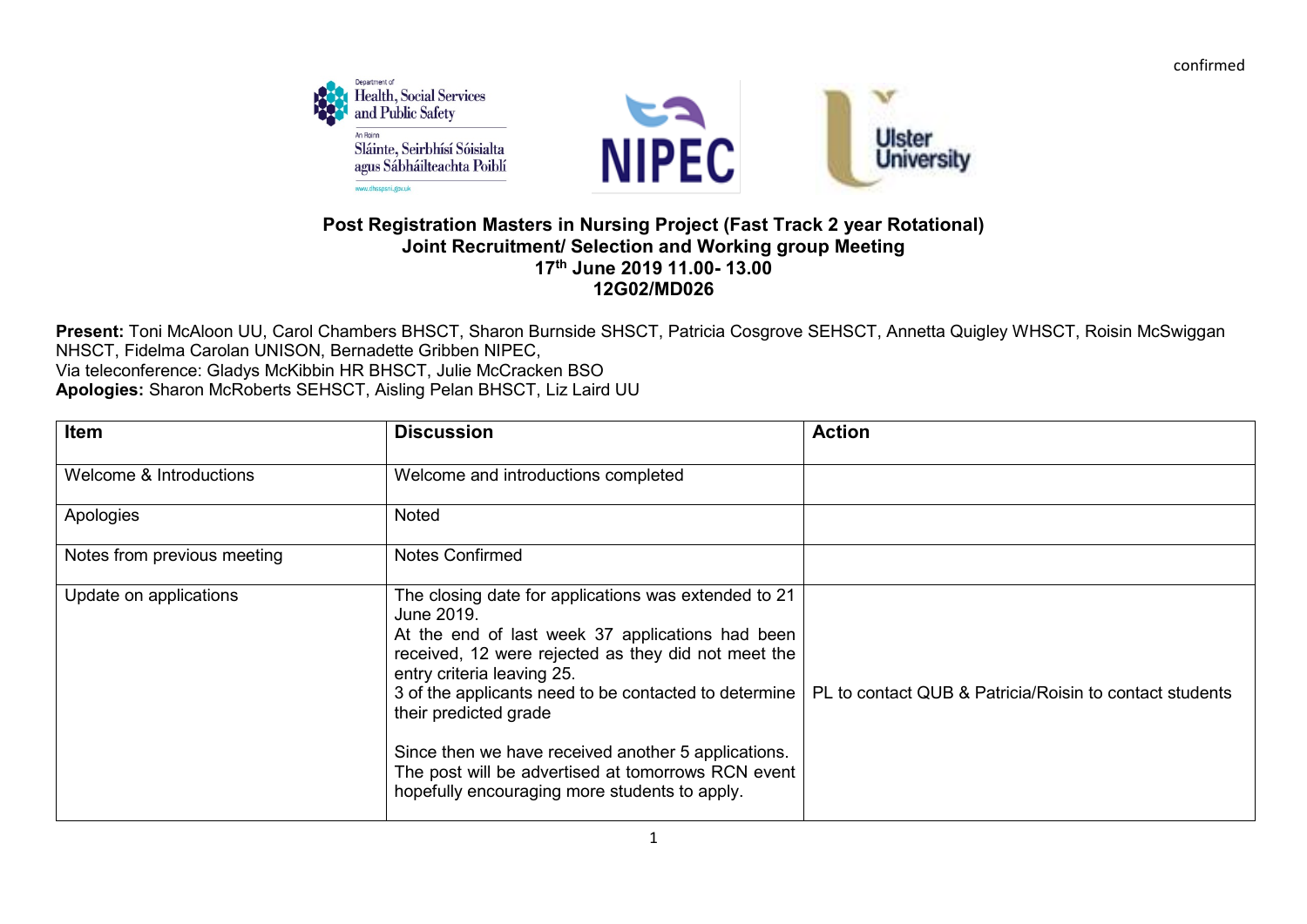## confirmed

|                                       | Breakdown of area, based on the student addresses:-<br>12 - WHSCT<br>5 SHSCT<br>5 BHSCT<br>3 NHSCT<br>1 SEHSCT                                                                                                                                                                                                                                                                                                                                                                                                     |                           |
|---------------------------------------|--------------------------------------------------------------------------------------------------------------------------------------------------------------------------------------------------------------------------------------------------------------------------------------------------------------------------------------------------------------------------------------------------------------------------------------------------------------------------------------------------------------------|---------------------------|
|                                       | As it is not evenly distributed this will be raised with<br>CNO by Heather Finlay/Pat Gallagher.                                                                                                                                                                                                                                                                                                                                                                                                                   |                           |
|                                       | Laura Nicholl (NHSCT) has requested preference<br>sheets to forwarded to her.                                                                                                                                                                                                                                                                                                                                                                                                                                      | <b>BSO</b> to action      |
|                                       | After closing date, interview slots to be sent out. BSO<br>to contact Laura Nicholl to arrange                                                                                                                                                                                                                                                                                                                                                                                                                     | <b>BSO</b> to action      |
|                                       | A letter will be sent out to advise outcome of interview                                                                                                                                                                                                                                                                                                                                                                                                                                                           | <b>BSO</b> to action      |
| Distribution of ranked clinical areas | Lengthy discussion took place on whether<br>applications should be scored in rank order of<br>interview performance or trust preference.<br>It was agreed that following their interview,<br>applicants scoring the highest will be ranked 1-30<br>and will be processed until all their preferences are<br>exhausted before moving onto applicants ranked 30<br>downwards.<br>This process will be communicated to the applicants<br>on the day of their interview with the option to refine<br>their preference. | Patricia/Roisin to action |
|                                       | On the interview day, administration staff will<br>complete the standard regional template to give the<br>ranking. BSO staff x 2 will be present on the day<br>(10am – 2pm) to do ID checks and in conjunction<br>with Trust staff will start allocating positions across<br>the Trusts.                                                                                                                                                                                                                           | Trust/BSO to action       |
|                                       | BSO staff will make phone calls to those applicants<br>who have not been allocated their 1 <sup>st</sup> preference.                                                                                                                                                                                                                                                                                                                                                                                               | <b>BSO</b> to action      |